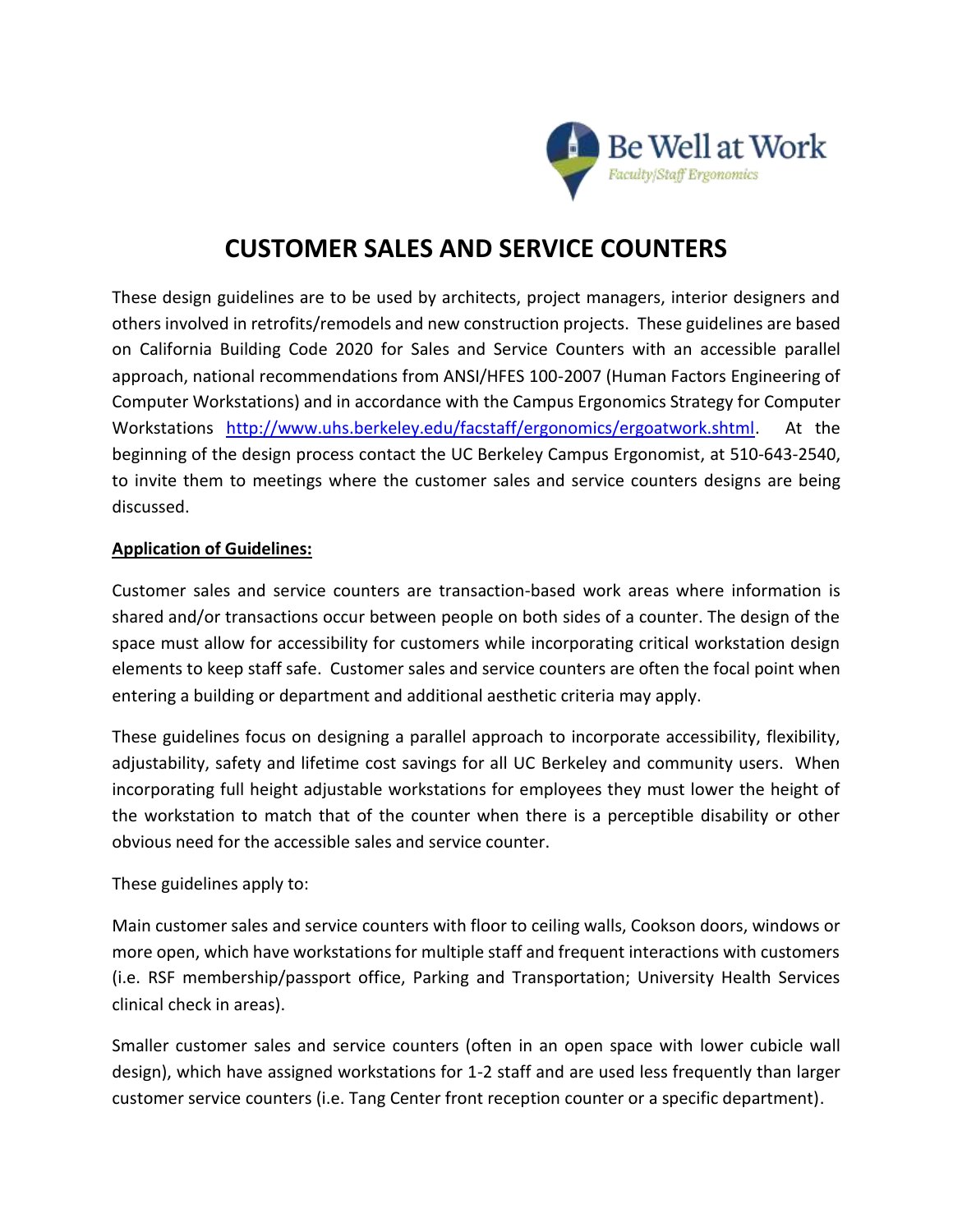

## **A. Seated/Standing Workstations at Accessible Sales and Service Counter**

## **1. STAFF DESK HEIGHT:**

## Preferred Requirements:

- Height-adjustable workstation with height range of 22-48 inches
- Modesty panel on front of workstation facing customer for privacy when desk is raised above the sales and service counter height is encouraged
- L-shaped height-adjustable workstation, with the computer monitor, keyboard and mouse on the desk positioned in the corner
- Computer equipment placed directly on top of the desktop. Keyboard trays should not be used.
- Task chair should have a seat height range of 15-22 inches **Ergonomics** [Requirements for Task Chairs at UC](https://uhs.berkeley.edu/sites/default/files/uc_task_chair_requirements_2.pdf)

## Minimum Requirements:

- If work surface height must be fixed, set at a height of 34 inches with an unobstructed 33 inch floor-to-under-counter height
	- o Note: This option does not provide height adjustability and can increase the employee's risk of injury
- L-shaped workstation with the computer monitor, keyboard and mouse placed in the corner or rectangular shape can be used
- Adjustable stool with height range of 25-30 inches with a foot ring and a taller footrest as needed [Ergonomics Requirements for Tall Task Stools at UC](https://uhs.berkeley.edu/sites/default/files/uc_ergonomics_requirements_tall_task_stools_2016.pdf)

## **2. STAFF DESK - DEPTH:**

### Requirements:

- 18" depth in the area where customer interactions occur
- At least 24" depth for the computer monitor (corner placement is ideal for this)
- Under-counter storage units can be attached to the work surface but should allow for full height adjustability of the table. If the storage units are mobile they should not exceed 21 inches in height for the adjustable table.
- Mount cash register drawers underneath work surface, where possible
- Printer placement to reduce frequent need to get on/off tall stool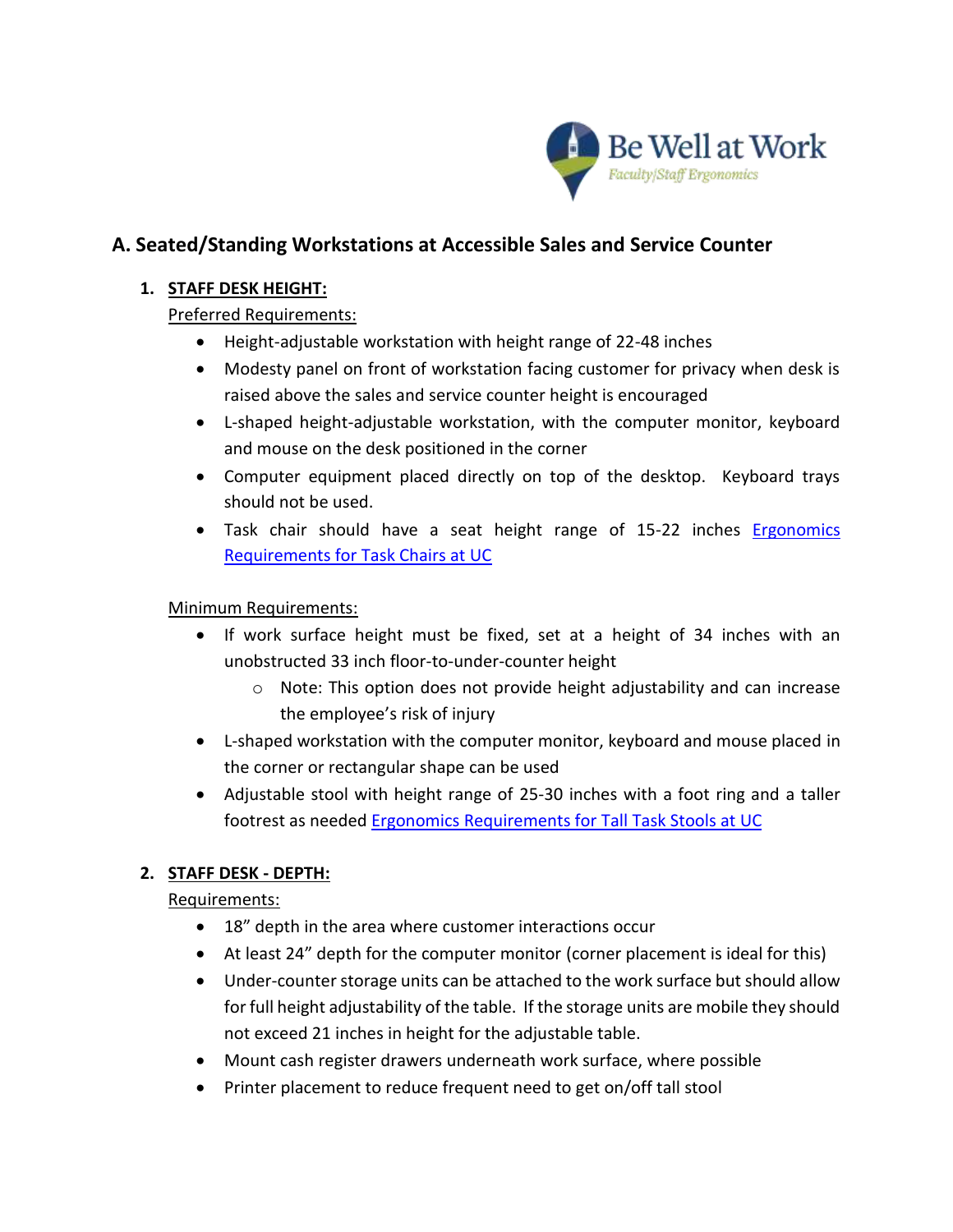

### **3. STAFF DESK - WIDTH:**

#### Requirements:

- Minimum unobstructed horizontal knee space clearance of 30 inches under computer workstation and under customer sales and service counter
- Minimum width of 30 inches on work surface for placement of keyboard and mouse
- Adequate desk width for all other frequently-used work tools, including telephone, supplies and office equipment

## **4. ACCESSIBLE CUSTOMER SALES AND SERVICE COUNTER**

### Requirements:

- Design for parallel access, where possible
- Directly in front of employee's work area
- Design/mount so counter does not overhang into employee's work area
- Minimum length: 36 inch length, unless window itself is shorter
- Height: 34 inches, floor to top of counter
- Maximum depth: 9 inches

## **Tall Seated/Standing Workstations at Customer Sales and Service Counter:**

### **1. STAFF DESK HEIGHT:**

Preferred Requirements: (same as seated/standing workstations above except for the following differences)

- Height-adjustable workstation with height range of 32-48 inches
- Adjustable stool with seat height range of 25 to 30 inches and foot ring [Ergonomics Requirements for Tall Task Stools at UC](https://uhs.berkeley.edu/sites/default/files/uc_ergonomics_requirements_tall_task_stools_2016.pdf)

### Minimum Requirements:

- If work surface must be fixed, set at height of 36 inches with an unobstructed 35 inch floor to under-counter height
- Adjustable stool with seat height range of 25 to 30 inches and foot ring [Ergonomics Requirements for Tall Task Stools at UC](https://uhs.berkeley.edu/sites/default/files/uc_ergonomics_requirements_tall_task_stools_2016.pdf)